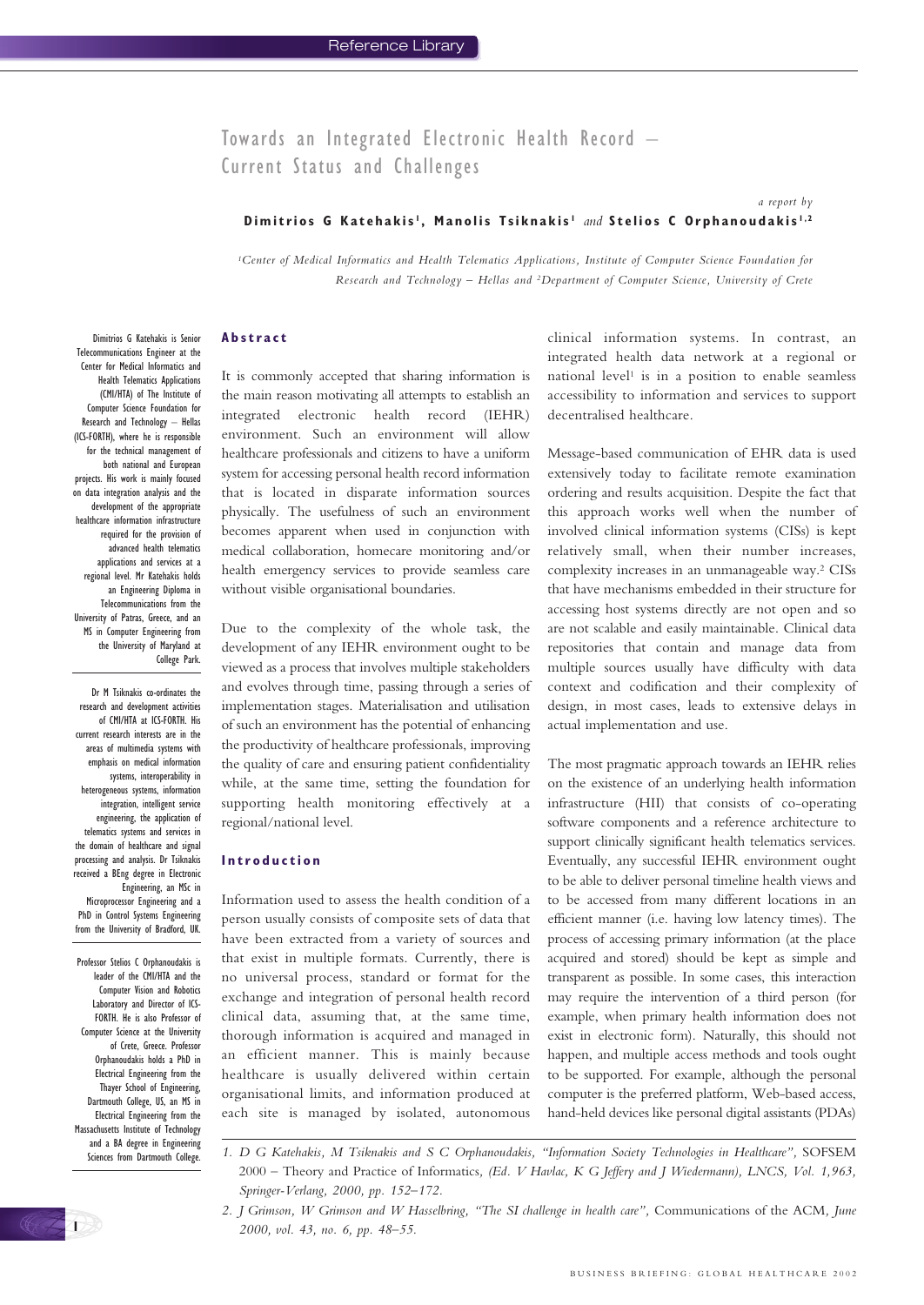or satellite television may be required for instant access to missing pieces of information. Technology-related challenges mainly involve proper patient identification, semantic interoperability among systems and services and the incorporation of legacy systems and issues related to confidentiality and security.

#### **Current Status**

Significant efforts that have been related to the development of a federated EHR have involved a number of projects in Europe and the US, as well as worldwide standardisation activities.

The Good European Health Record (GEHR) was a three-year project within the European Health Telematics research programme (Advanced Informatics in Medicine (AIM)) from 1991 to 1995 that developed a comprehensive multimedia data architecture for using and sharing electronic healthcare records while, at the same time, addressing clinical, technical, educational and ethico-legal aspects of the issue.3 Since 1996, a standardisation project team within the European Committee for Standardization (CEN) technical committee for medical informatics drafted a European standards proposal for the Healthcare Information Systems Architecture (HISA)4 independently of any specific technological environment and without implying the adoption of any specific organisational, design or implementation solution. Three co-operative layers describe the architecture, which is applicable to the information systems of any type of healthcare organisation:

- **•** the healthcare application layer;
- **•** the healthcare middleware layer; and
- **•** the healthcare bitways layer.

At the same time, the Synapses Project<sup>5</sup> within the fourth European health telematics research and technological development (RTD) framework proposed to unite the main aspects of the GEHR architecture and the CEN technical committee for health informatics (TC251) PT1-011 standard (*WG ENV 12265*) with the generic components of other specialised architectures to provide a federated healthcare record architecture. In 1998, the telematics application programme in healthcare of the European Commission (EC) funded the InterCare Project<sup>6</sup> to

consolidate some of the results of the previous five years of investment in RTD and to combine the results from the most important EC-funded healthcare telematics projects at the time in the areas of the electronic patient record (Synapses), security (Trusthealth), mobile communications (Hector), patient data cards (Cardlink 2) and regional telematics services (Star).

During the same period, SynEx7, the continuation of Synapses, addressed the issues inherent in the provision and use of multimedia patient records across large enterprise-wide networks. It brought together leading-edge European work on federated healthcare records (Synapses), the HISA, terminology services (Generalised Architecture for Languages, Encyclopaedias and Nomenclatures in medicine (GALEN) Project) and decision-support formalisms (ProForma) and focused on the deployment of intuitive healthcare services to support evidence-based clinical practice in a range of settings across Europe.

In addition, OpenEMed (formerly known as TeleMed)8 had the goal of developing a nationally scalable high-performance network environment to facilitate the dynamic assembly of distributed industrial and scientific applications in the US. Part of its work was based on a series of specifications to develop and deploy distributed applications for vertical markets.

Specifications related to standardised object-oriented interfaces were developed through work related to the Healthcare Domain Task Force (DTF) of the Object Management Group (OMG).9 OMG specifications that have been adopted by the industry for the healthcare domain include standards for the Person Identification Service (PIDS – 1998), the Lexicon Query Service (LQS – 1998), the Clinical Observations Access Service (COAS – 1999) and the Resource Access Decision Facility (RAD – 1999).

Today, the largest health information standards developer in the world, Health Level Seven (HL7)<sup>10</sup>, prepares version three of its standard (due for publication in December 2001) that is expected to carry important semantic improvements from its predecessors. The new version uses an objectoriented development methodology and a reference information model to create messages, focusing on

*10.Health Level Seven (http://www.hl7.org).*

*<sup>3.</sup> The Good European Health Record Project (http://www.chime.ucl.ac.uk/HealthI/GEHR/Deliverables.htm).*

*<sup>4.</sup> European Pre-standard* CEN/TC251/WG1/PT1-013*: "Medical Informatics: Healthcare Information System Architecture", Brussels, CEN, November 1995.*

*<sup>5.</sup> The Synapses Project public website (http://www.cs.tcd.ie/synapses/public).*

*<sup>6.</sup> The InterCare Project website (http://intercare.imsgrp.net).*

*<sup>7.</sup> The Synergy on the Extranet (SynEx) Project (http://www.gesi.it/synex).*

*<sup>8.</sup> The OpenEMed Project (http://www.acl.lanl.gov/TeleMed).*

*<sup>9.</sup> The Object Management Group (http://www.omg.org).*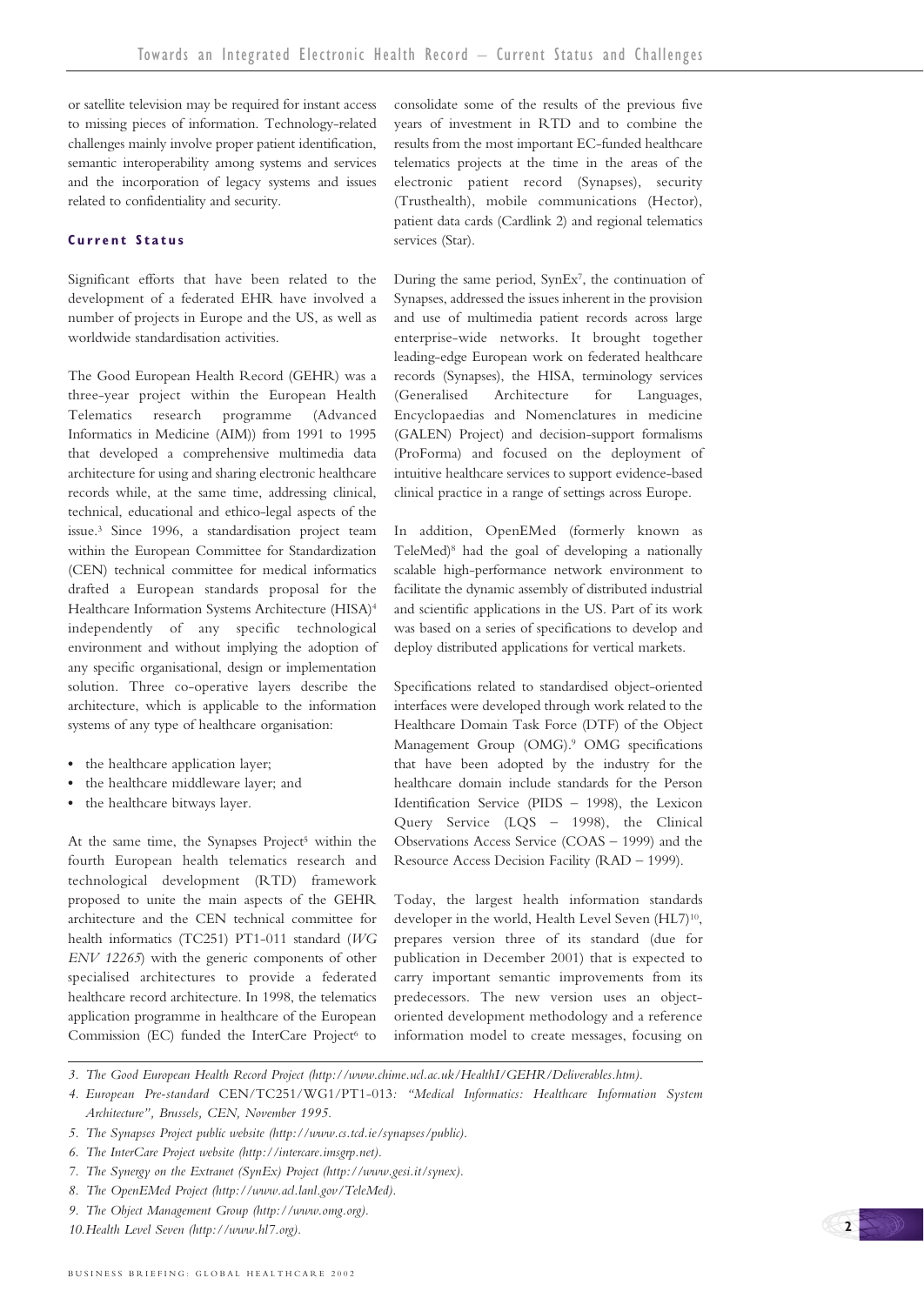the electronic interchange of clinical, financial and administrative information among independent healthcare-oriented computer systems. HL7 recently approved the clinical document architecture standard that is intended to describe clinical documents to be transferred by means of eXtensible Mark-up Language (XML). Work that influences and has a strong impact on this development is related to the development of CEN's *ENV 13606*<sup>11</sup> on electronic health record communication.

The issue of providing online access to patient data stored in different locations and applications is also one of the main domains of focus of the Information Society Technologies' programme (2000–2002) PICNIC Project for a Professionals and Citizens Network for Integrated Care<sup>12</sup>. Within the context of the project, several components have been specified to be implemented, studied and evaluated across different regional settings, aiming towards developing the nextgeneration of regional healthcare networks to support new ways of providing health and social care.

The need for more integrated routine care is also depicted in the UK's National Health Service (NHS) information strategy, aiming towards achieving a national EHR by 2005.13 Its three objectives call for patient access to electronic medical records, 24-hour emergency care access and full implementation of first-generation person-based EHRs at the primary care level.

### **Challenges**

It is a common belief that any IEHR environment ought to provide a decentralised view of the patient medical record by composing information dynamically that resides in a variety of heterogeneous clinical information systems. Any approach ought to take under consideration a set of fundamental principles to guide to effective implementations and solutions<sup>14</sup> based on modular architectures that are scalable, secure, effective and affordable even for small hospitals. Therefore, it becomes apparent that an underlying infrastructure is required to provide the framework where individual modules:

**•** are responsible for autonomous and self-consistent functional areas;

- **•** inter-work through public and stable interfaces;
- **•** are configurable and able to operate in a distributed environment; and
- **•** can evolve according to the specific requirements and characteristics of the individual organisation<sup>15</sup>.

The initial list of essential HII components that have been identified as required include the following:

- **•** patient identification (ID) components for identifying patients based on their demographic data and correlating their IDs across different ID domains;
- **•** authentication components for certifying the role and authority of both users and services (or applications) within a regional/national healthcare network in conjunction with a properly certified regional/national certification authority;
- **•** encryption components for the secure communication of sensitive personal information over the regional/national healthcare network as well as over the Internet;
- **•** auditing components for recording all HII component and/or end-user application and services interactions;
- **•** resource location components for identifying availability of related resources such as organisations, devices or software and the means for accessing them;
- **•** IEHR indexing components for locating fragments of primary health information maintained by different clinical information systems;
- **•** primary health information access components for direct access to the sources of primary healthcare information where the complete, original (physician-generated) clinical information is kept;
- **•** terminology components for the association of existing coding schemes and to enable the transformation of information from one form or representation to another;



*<sup>11.</sup> European Committee for Standardization (*CEN/TC 251*), WG I, Information Models, "ENV 13606 – Electronic Healthcare Record Communication", 1999.*

*<sup>12.</sup> Professionals and Citizens Network for Integrated Care (http://www.medcom.dk/picnic).*

*<sup>13.</sup> Electronic Record Development and Implementation Programme (http://www.nhsia.nhs.uk/erdip).*

<sup>14.</sup> D G Katehakis, M Tsiknakis and S C Orphanoudakis, "Enabling Components of HYGEIAnet", Proceedings of TEPR 2001, Your Connection to Electronic Healthcare*, Boston, MA, 8–13 May 2001, vol. 1, pp. 146–153.*

*<sup>15.</sup> M Tsiknakis, D G Katehakis and S C Orphanoudakis, "Intelligent Image Management in a Distributed PACS and Telemedicine Environment",* IEEE Communications Magazine*, vol. 34(7), 1996, pp. 36–45.*